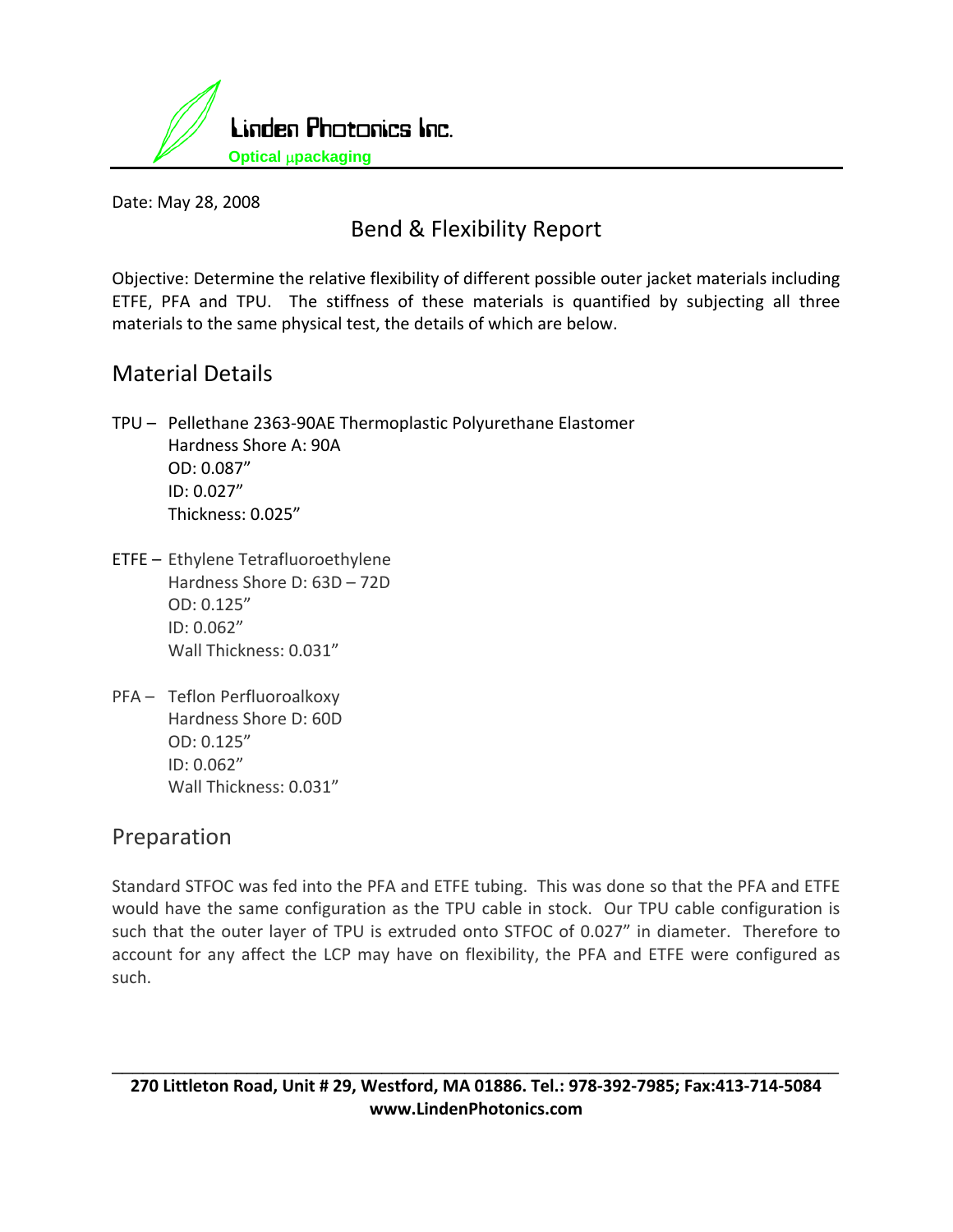

Due to the coiling of the tubing and cable during shipment and storage, there is a memory bend to the cable and tubing. The samples were taped down straight on a work bench in an attempt to eliminate the bending. This is shown in Figure 1.



Figure 1. Straightening of Cable

The samples were left in this set-up overnight for approximately 16 hours. When they were released from this position they still had a bend as shown in Figure 2.



Figure 2. Memory Bend Remains

270 Littleton Road, Unit # 29, Westford, MA 01886. Tel.: 978-392-7985; Fax:413-714-5084 **www.LindenPhotonics.com**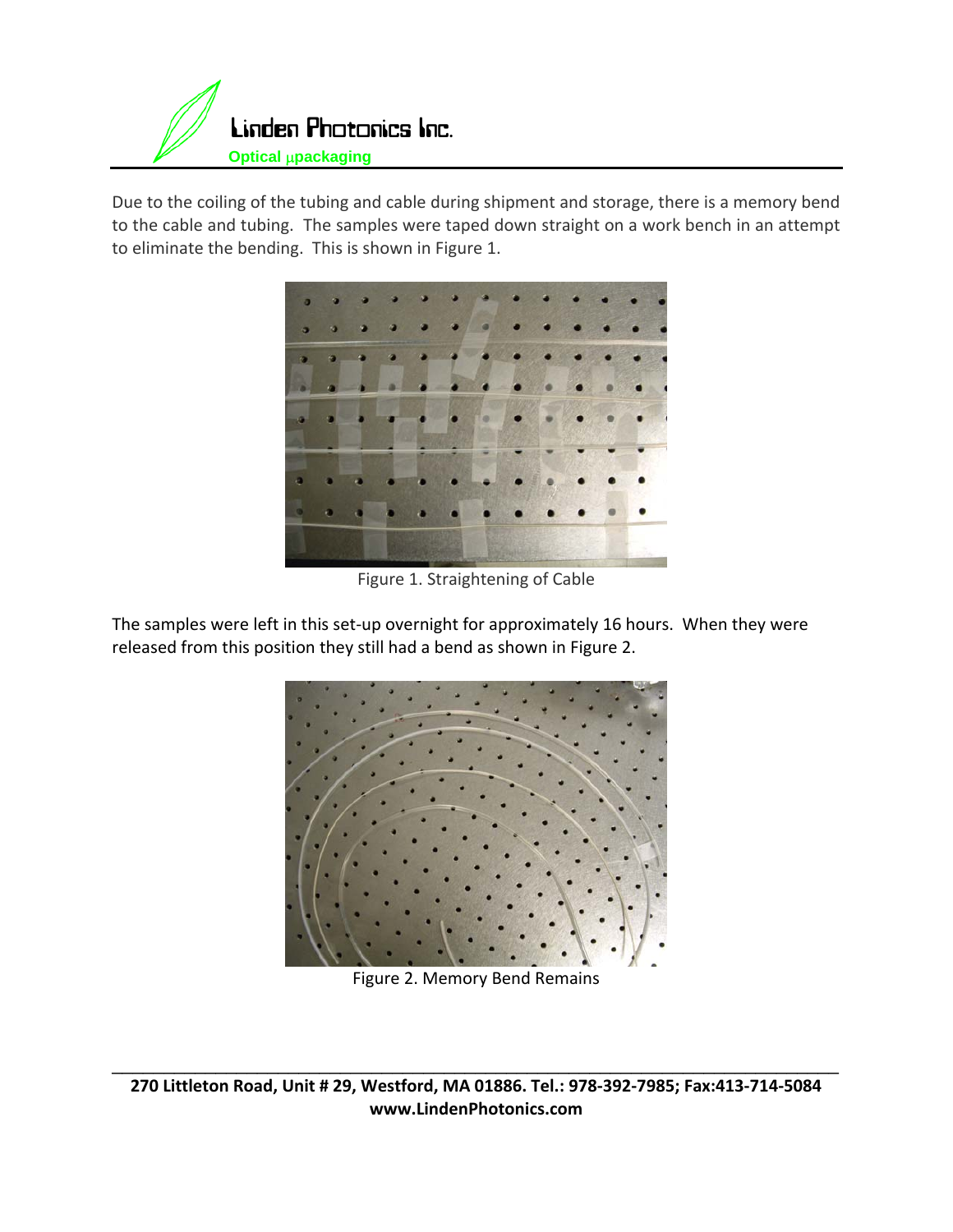

# Test Set‐up

The samples were marked at 10" from one end. See Figure 3.



Figure 3. Marking Cable

The samples were then fastened to the bench with exactly 10" hanging over the edge. The samples were configured in such a way that the curl was in a vertical direction as shown in Figure 4.



Figure 4. Initial Set‐up Zero Weight

270 Littleton Road, Unit # 29, Westford, MA 01886. Tel.: 978-392-7985; Fax:413-714-5084 **www.LindenPhotonics.com**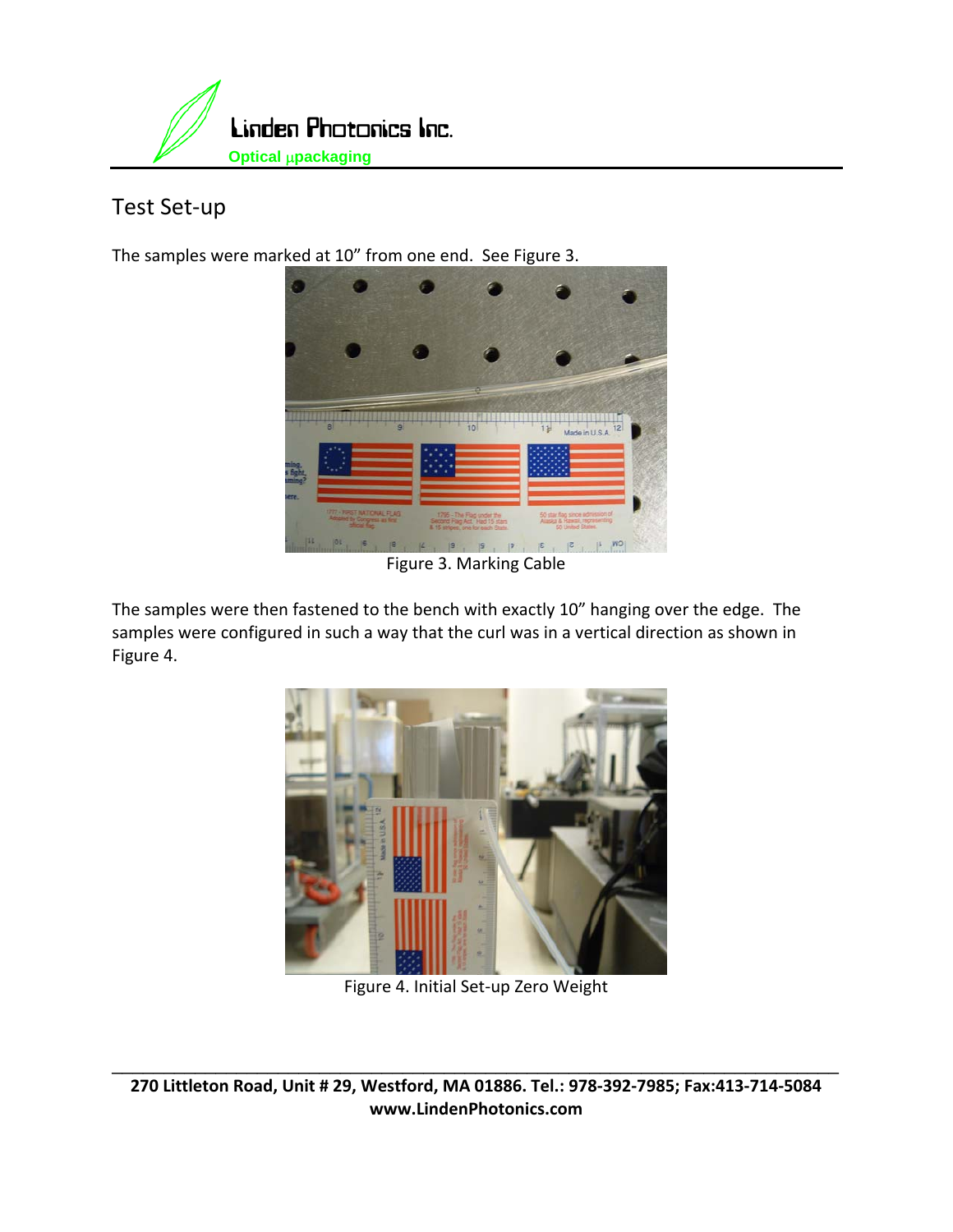

Figure 4 shows the ETFE tubing with STFOC cable. This was used as the standard due to it possessing the most curl. Therefore as a benchmark, the initial unweighted position of the ETFE sample was set to 0mm on the ruler as shown. After this measurement was recorded, a weight was placed on the very end of the sample and the weighted vertical position was noted as shown in Figure 5.



Figure 5. Measurement Under Load

The weight consisted of a paper clip and a spring from our workshop. This combination was chosen because of its ease to fasten to the end of the sample and because of its precise weight. The paper clip weights 0.5g and the spring weights 9.5g for a total weight of 10.0g.

Relative flexibility will be inversely proportional to the distance between the initial unweighted measurement and the measurement with 10.0g attached. For example, the ETFE sample had an initial measurement of 0mm and an under load measurement of 9.0mm for a delta of 9.0mm. A more flexible material will have a delta greater than 9.0mm and less flexible materials will have a delta of less than 9.0mm.

PFA, which feels more flexible, is shown in its under load position in Figure 6. Results are tabulated in Table 1 below.

270 Littleton Road, Unit # 29, Westford, MA 01886. Tel.: 978-392-7985; Fax:413-714-5084 **www.LindenPhotonics.com**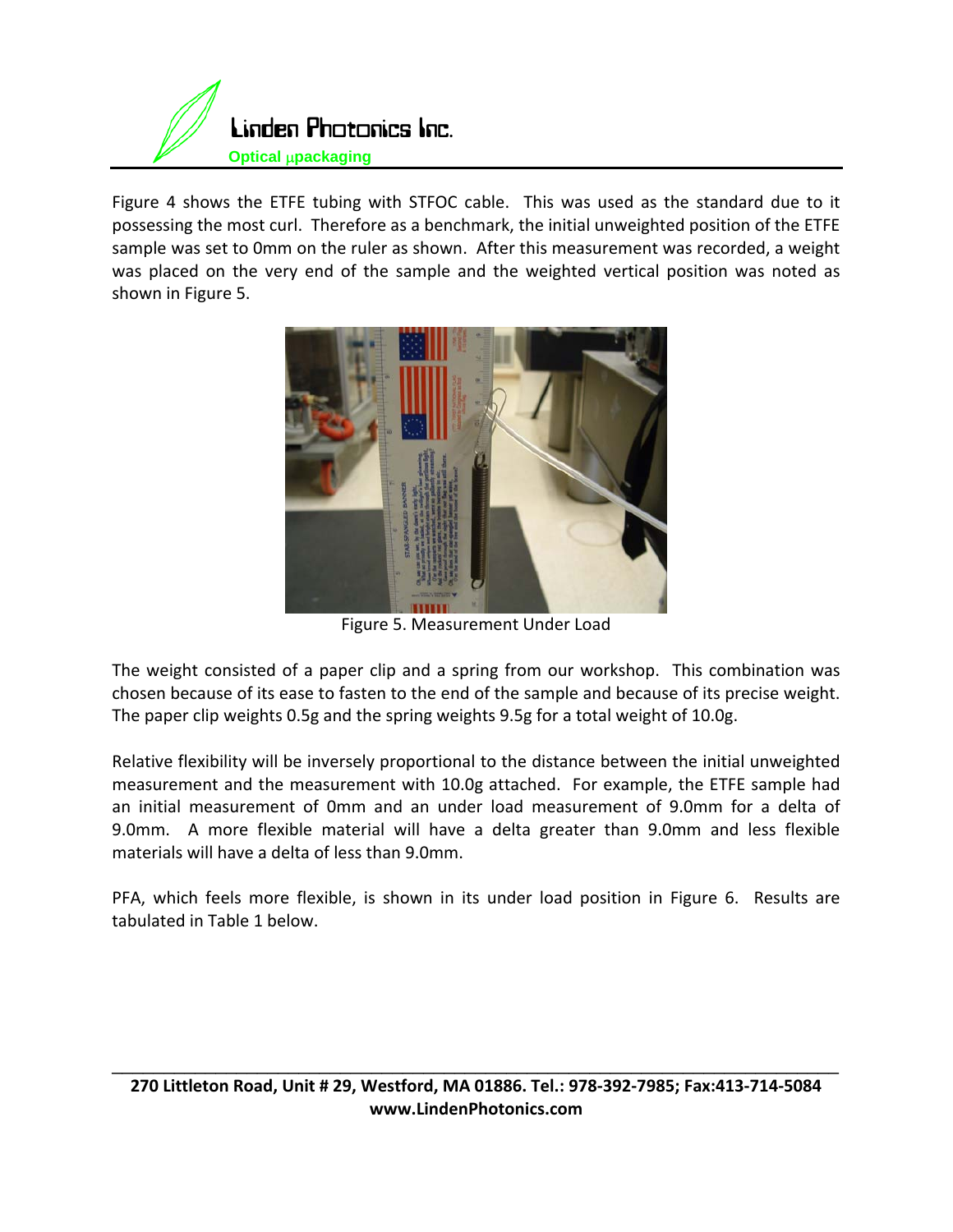



Figure 6. PFA Tubing Under Load

| Table 1. Flexibility Measurement Results |
|------------------------------------------|
|------------------------------------------|

| Material    | Initial Measurement | <b>Under Load Measurement</b> | Measurement Delta |
|-------------|---------------------|-------------------------------|-------------------|
| <b>FTFF</b> | 0mm                 | 9.0 <sub>mm</sub>             | 9.0 <sub>mm</sub> |
| <b>PFA</b>  | 9.2 <sub>mm</sub>   | 29.8mm                        | 20.6mm            |
| TPU         | 0mm                 | 38.5mm                        | 38.5mm            |



Figure 7. Graphical Representation of Relative Flexibility

270 Littleton Road, Unit # 29, Westford, MA 01886. Tel.: 978-392-7985; Fax:413-714-5084 **www.LindenPhotonics.com**